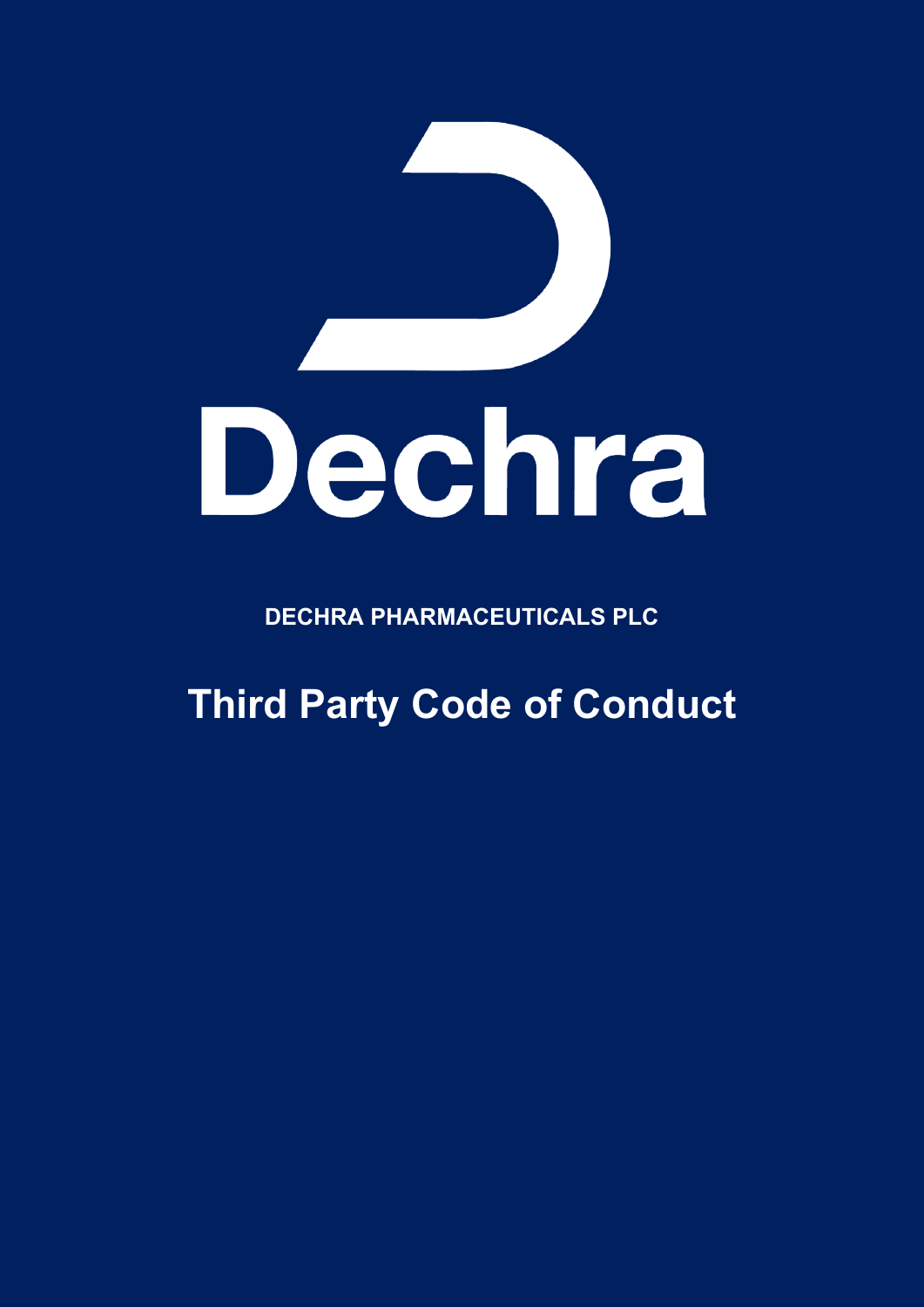

## **Who we are and the purpose of this document**

Dechra Pharmaceuticals is an international specialist veterinary pharmaceuticals and related products business. Our expertise is in the development, manufacture, sales and marketing of high quality products exclusively for veterinarians worldwide.

We are committed to acting responsibly and with integrity, respecting the laws, regulations, traditions and cultures of the countries within which we operate. This is reflected through our "Dechra Values", the core principles by which we operate.

As our customers and suppliers, we expect you to trade with honesty and integrity.

Therefore, it is important to us that you take the time to read this document to ensure that your own business practices are aligned with the standards set out below in relation to Business, People, the Environment and Management Systems.

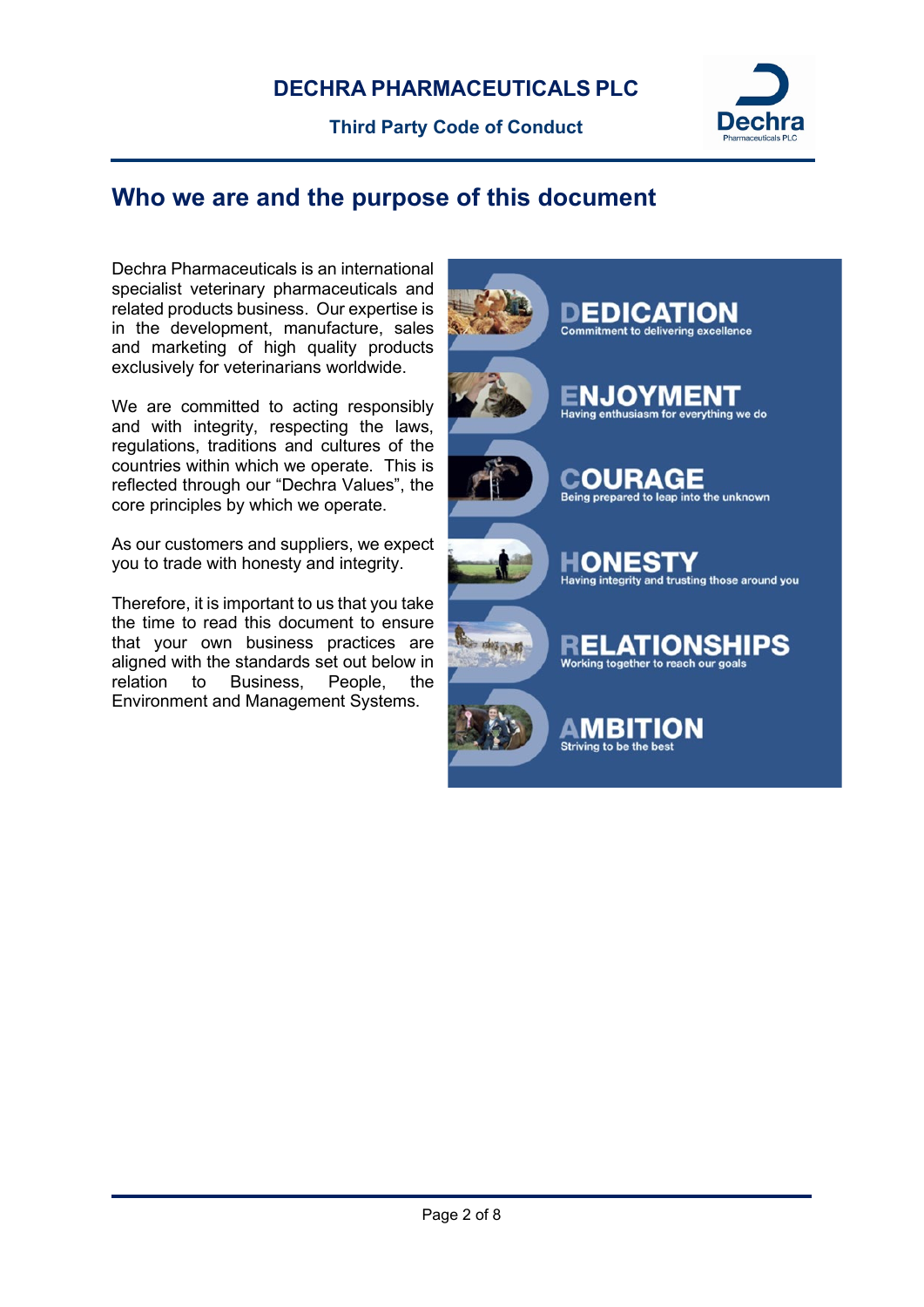## **DECHRA PHARMACEUTICALS PLC**

**Third Party Code of Conduct**



# **Business**

#### **Anti-Bribery and Anti-Corruption**



We are fully committed to conducting business in a way that is honest and fair and are committed to preventing bribery and corruption in any part of the world in which we trade. Any and all forms of corruption, extortion and embezzlement are prohibited.

As a Third Party working with Dechra, you **shall** take all reasonable steps to ensure that you:

- $\checkmark$  comply with all anti-bribery and anti-corruption laws applicable in the jurisdictions in which you are based;
- have in place your own standards and procedures to ensure compliance with relevant antibribery legislation;
- $\checkmark$  promptly report to us any acts or omissions contrary to any anti-bribery law or the standards contained in this document;

 $\checkmark$  inform us immediately should any of your officers or employees be convicted of any bribery or corruption offence, or are the subject of any investigation or enforcement proceedings in connection with bribery or corruption offences.

#### You **shall not**:

- **x** directly or indirectly give, offer, promise, receive, solicit, agree to or accept a bribe, or authorise anyone to do so;
- **x** participate in corrupt or other illegal business such as offering, promising or giving a bribe to a public official, fraud, embezzlement and/or bid rigging;
- **x** make or receive any facilitation payments (irrespective of whether or not local law permits them);
- **x** give or receive gifts, hospitality or expenses to or on behalf of Dechra where these could affect or be perceived to affect the outcome of business transactions, or that are not reasonable and/or bona fide;
- participate in political activities (e.g. lobbying) nor give any political support (e.g. finance or resource any political campaigns) on behalf of Dechra; or
- allow any conflict of interest to influence or compromise your decisions, independence or personal judgement.

#### **Sanctions**



In relation to International Sanctions laws affecting your and our businesses, you shall at all times observe any sanctions imposed by the sanctions authorities and have in place the appropriate clearance and/or licences in respect of such sanctions.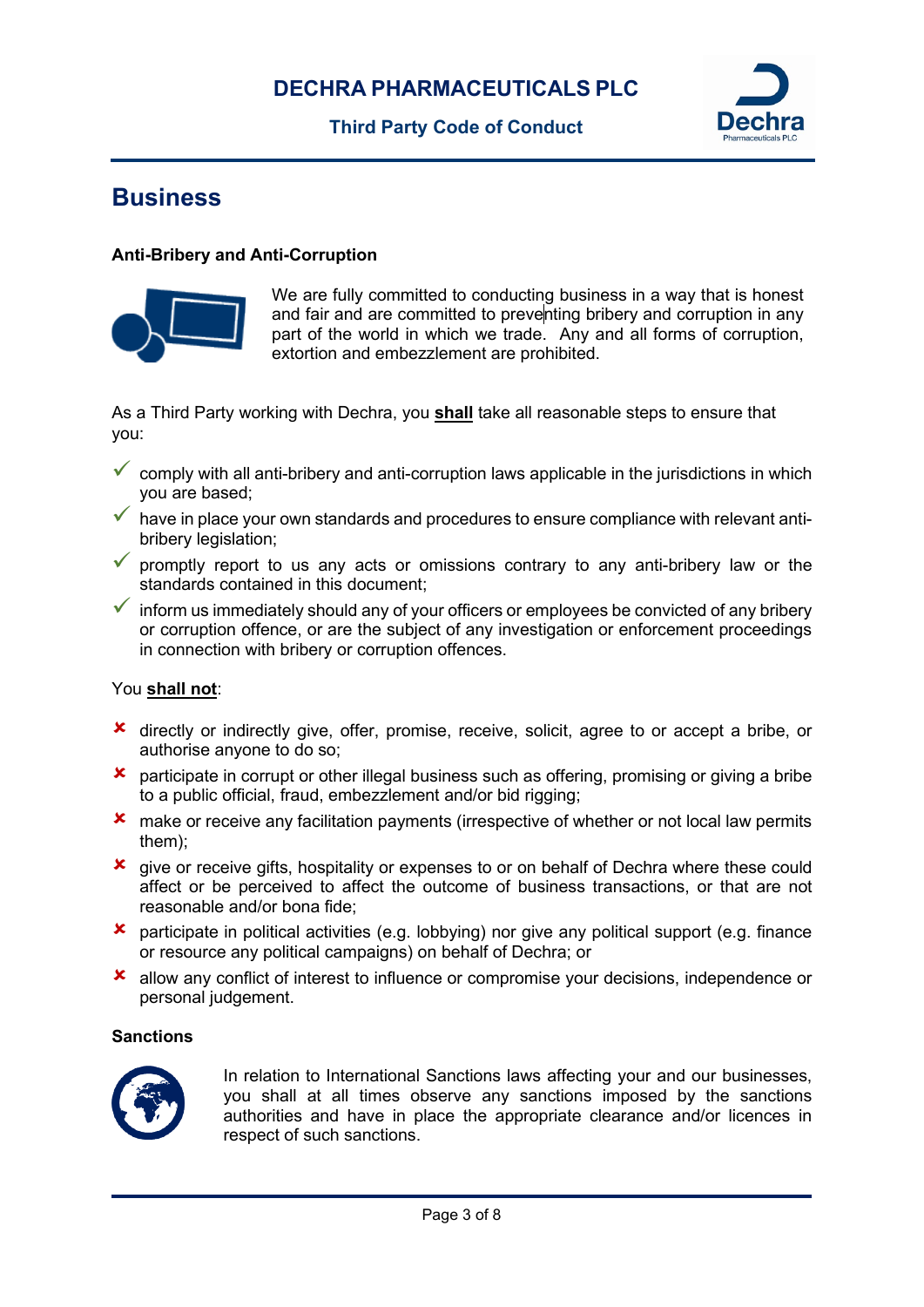

#### **Data Protection and Confidentiality**



You shall collect, use, retain and disclose any personal data relating to us, our employees, customers, suppliers, pet owners or subjects in a legal, transparent and secure manner in order to minimise the adverse impact on the rights of data subjects.

You shall ensure personal data is:

- $\checkmark$  only used appropriately for necessary business purposes and in accordance with our instructions;
- secure and protected at all times from unauthorised use, loss, misuse, theft, fraud, improper access, disclosure, alteration or removal by having in place effective organisational and security measures to protect it;
- $\checkmark$  only accessed by appropriately trained individuals and that a representative is appointed for the purposes of data protection and privacy; and
- never transferred to another party without our prior express written consent.

You shall maintain confidentiality at all times and agree to be bound by the terms of any confidentiality agreements we ask you to enter into. If confidential information is to be shared then you must ensure that any such communication is authorised by us and disclosure is strictly limited to individuals who have a "need to know".

#### **Tax Evasion and Fraud**

You shall not engage in activities which are fraudulent or are undertaken for the purposes of tax evasion and you shall have in place reasonable reporting and prevention systems for such activities. In the event of any occurrence of fraudulent activity involving our business or products, whether actual or suspected, you must report such activity to us without delay.

#### **Anti-Competitive Practices**

You shall conduct your business in a manner which is consistent with fair competition and in compliance with all applicable anti-trust laws. If you are dominant or have a monopoly, you shall not abuse your position to exclude competitors or exploit customers.

#### **Product Security**



We take counterfeiting and illegally traded medicines very seriously. You must:

- $\checkmark$  have the appropriate procedures in place to ensure the traceability of finished products, as well as monitor and record any waste, surplus, returned or discarded products;
- notify us without delay of any incident you become aware of relating to counterfeit or illegally traded medicines;
- **x** not be involved in any activity related to counterfeit or illegally traded medicines.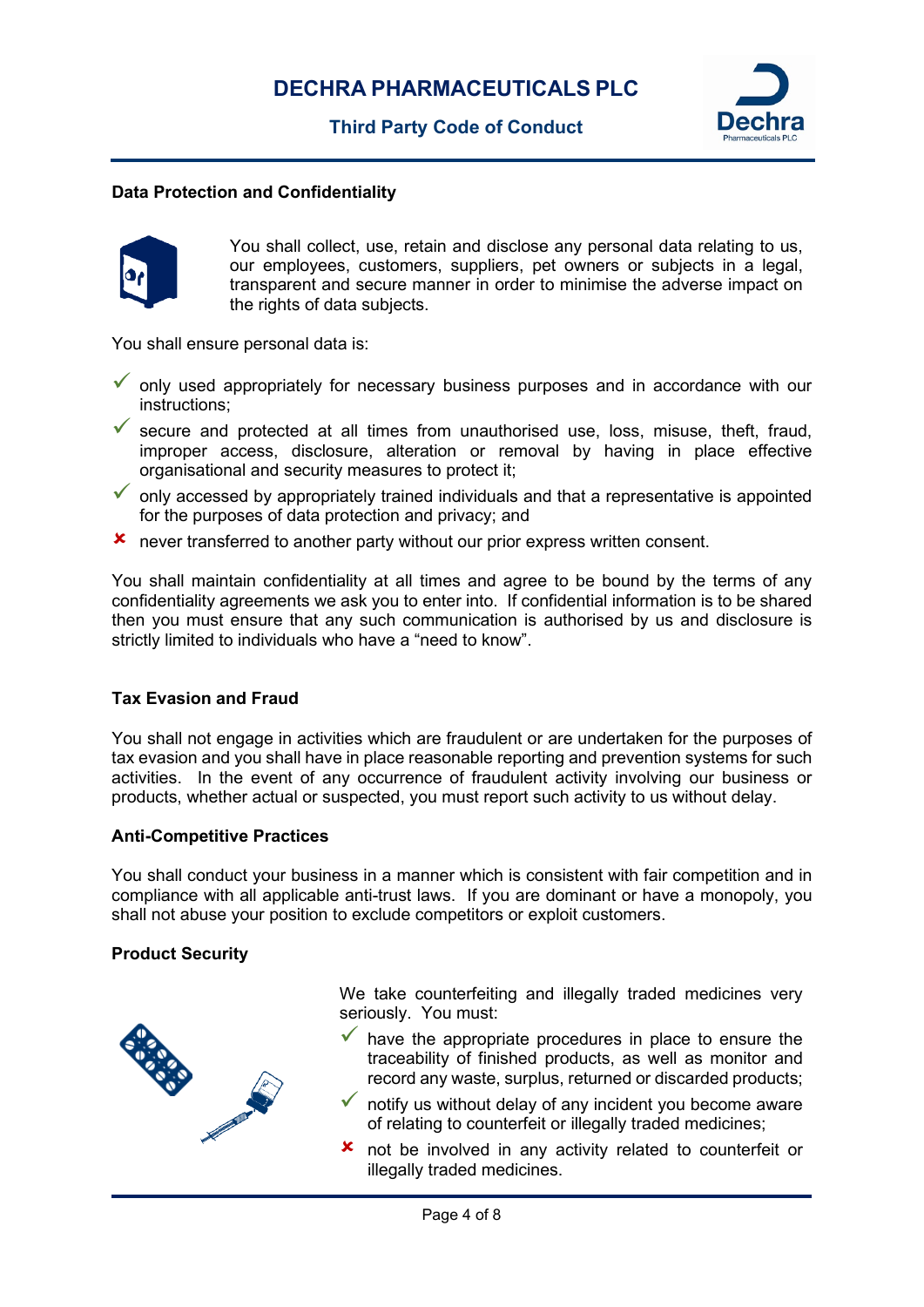

#### **Product Communication and Promotion**

You shall:

- $\checkmark$  employ fair business practices including accurate and truthful advertising;
- only provide information (whether in written or oral form) about our products when authorised to do so;
- only use promotional materials that have been produced or previously approved by us.

# **People**



We are committed to upholding and respecting human rights both within our business and from our Third Parties.

#### **Modern Slavery and Freely Chosen Employment**

You shall not use forced, bonded or indentured labour or involuntary prison labour or take part in human trafficking.

#### **Child Labour**

You shall not use child labour. The minimum age for employment is 15 years of age. However, if:

- your local minimum age is lower than 15, then you shall not employ individuals younger than 14; or
- your local minimum age law stipulates a higher age for work or mandatory schooling, then the higher age will apply.

#### **Non-Discrimination**

You shall provide a workplace free of harassment and discrimination. Discrimination for reasons such as race, colour, age, gender, sexual orientation, ethnicity, disability, religion, political affiliation, union membership or marital status is not condoned by us and should not be condoned by you.

#### **Fair Treatment**

You shall provide a workplace free of harsh and inhumane treatment, including any sexual harassment, sexual abuse, corporal punishment, mental or physical coercion or verbal abuse of workers, and no threat of any such treatment.

### **Wages, Benefits and Working Hours**



You shall pay employees according to applicable wage laws, including minimum wages, overtime hours and mandated benefits. In addition they shall have working hours that comply with national laws.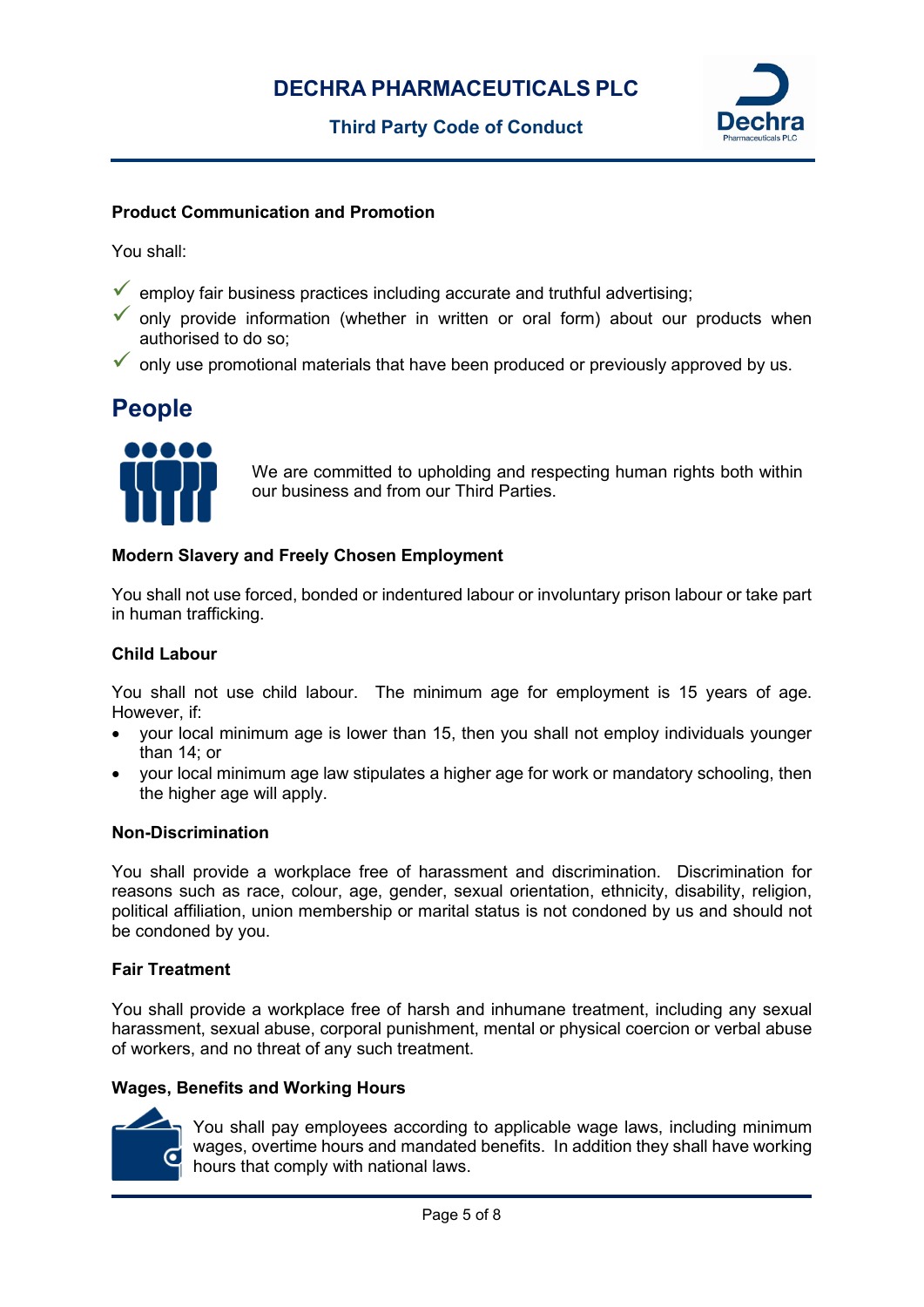

#### **Freedom of Association**

You shall engage in open and direct communication with workers to resolve workplace and compensation issues, without threat of reprisal, intimidation or harassment. You shall respect the rights of your workers to associate freely with, join or not join labour unions, workers' councils or seek representation.

## **Environmental**

#### **Animal Welfare and Research and Development Ethics**

If you undertake trials which involve animals you shall apply the following principles to all animal studies and to the breeding and supplying of animals for use in such studies. You shall ensure that:



 all animals shall be treated humanely with the greatest consideration given to their health and welfare and consistent with meeting the necessary scientific objectives;

 all animal studies shall only be performed after considering whether the numbers of animals can be reduced, replaced or the procedures refined to minimise distress.

#### **Health & Safety**

The health and safety of employees and the public is of the utmost importance to us. You shall:

- provide a safe and healthy working environment;
- protect workers from over exposure to chemical, biological, physical hazards and physically demanding tasks;



- have programmes in place to prevent or mitigate catastrophic releases of chemicals;
- identify and assess emergency situations and minimise their impact by implementing emergency plans and response procedures both in the workplace and any company provided living quarters;
- $\checkmark$  make available safety information relating to hazardous materials, including pharmaceuticals compounds and pharmaceutical intermediate materials to educate, train and protect workers from hazards.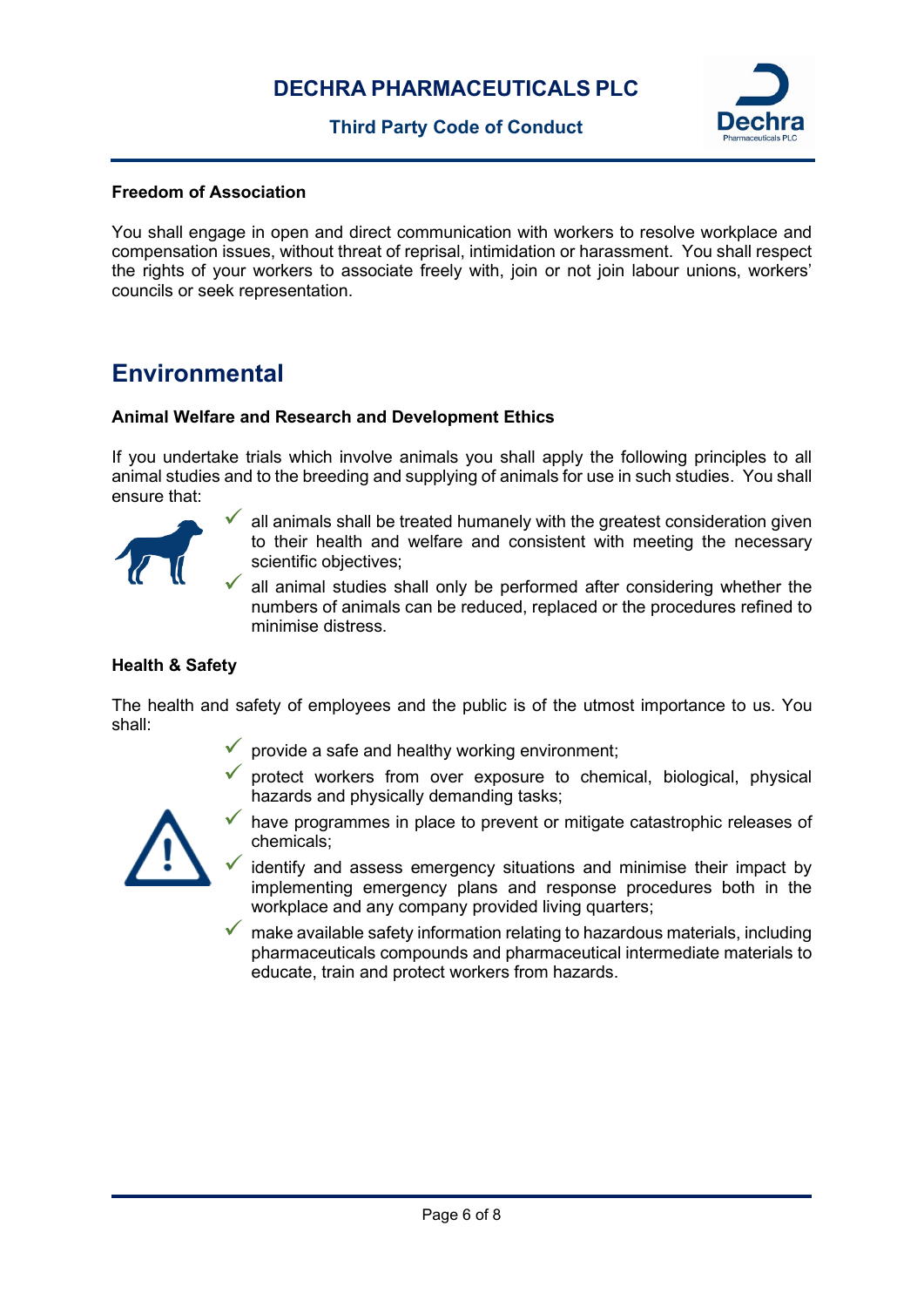

#### **Environmental Protection and Conservation**

We have adopted responsible environmental practices, giving consideration to minimising the impact of our operations on the environment and complying with applicable environmental legislation. You shall work with us to maintain this approach by:

- operating in an environmentally responsible and efficient manner to minimise adverse impacts on the environment;
- complying with all applicable environmental regulations, obtaining and following the terms of all required permits, licences, information registrations and restrictions;
- having in place appropriate systems to ensure the safe handling, movement, storage, disposal, recycling, reuse and management of waste, emissions and wastewater discharges



- preventing and mitigating accidental spills and releases to the environment through effective management systems;
- taking steps to conserve energy and natural resources, avoiding the use of hazardous materials where possible and engaging in activities that reuse and recycle materials;
- carrying out due diligence on the source of critical raw materials to promote legal and sustainable sourcing.

## **Management Systems**

We have effective management systems in place to maintain business continuity and ongoing compliance with the principles set out in this document. You shall do the same by:



- allocating appropriate resources and personnel to demonstrate compliance with and commitment to these principles:
- putting in place mechanisms to determine and manage risks in all areas addressed in this document;
- maintaining the necessary documentation to demonstrate conformance with these principles and compliance with all applicable laws and regulations:



- training your workers to achieve an appropriate level of knowledge, skill and ability to address the expectations set out in this code;
- striving for continual improvement and taking the necessary corrective actions for any deficiencies identified;
- effectively communicating these principles to your workers, customers and suppliers.